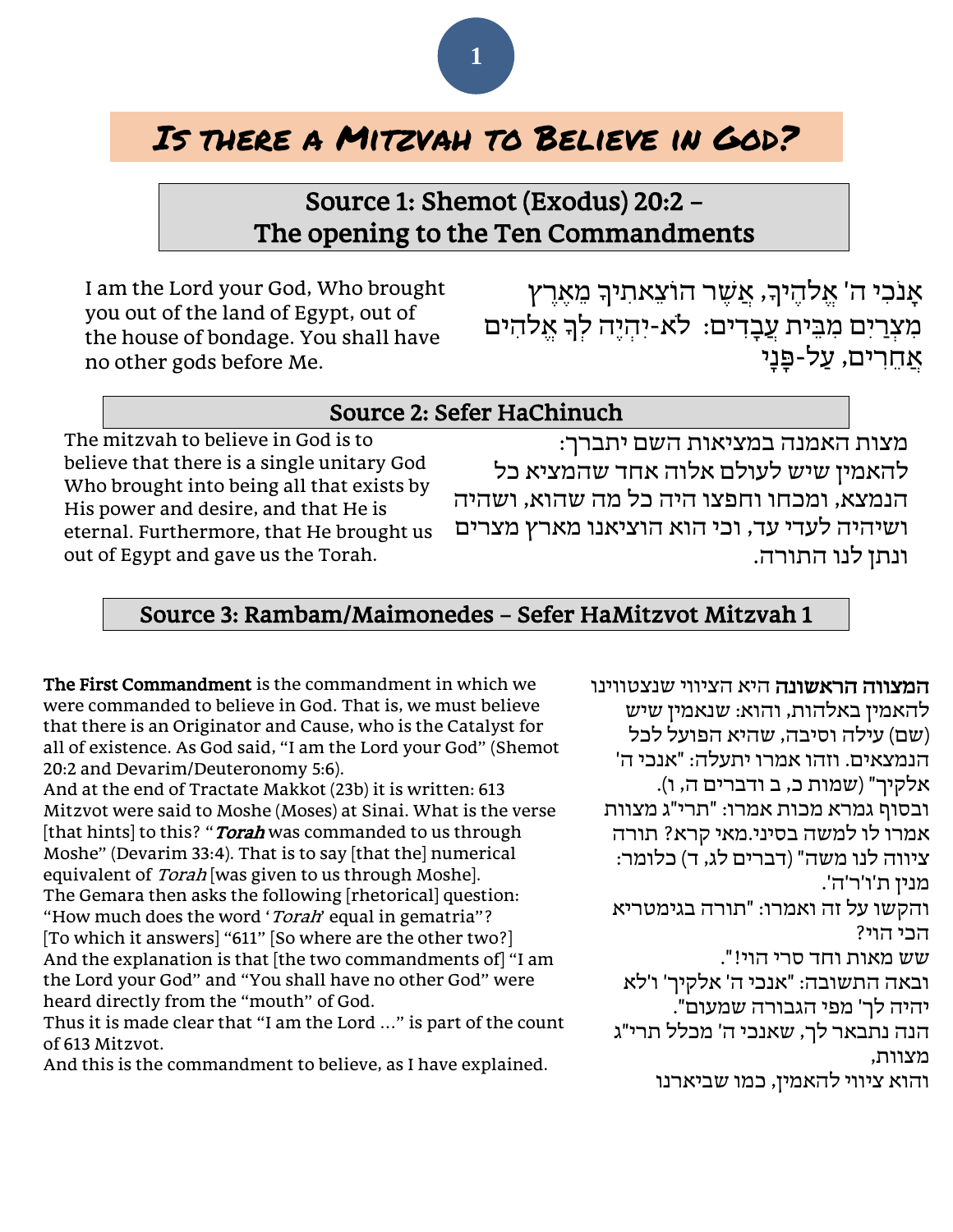Source 4: Nachmanides (Ramban), commentary to Sefer ב על הלכות גדולות Behag quoting – HaMitzvot

It seems that the view of the Baal Halachot Gedolot (Behag) is that the count of 613 commandments are His decrees, may He be exalted, that He decreed upon us to do or to refrain from doing.

But belief in His exalted existence that He made known to us with signs and wonders and the revelation of His Presence before our very eyes, this is the central point, the root from which [all] the commandments are "born" – this was not listed [in the 613].

והנראה מדעתו שלבעל ההלכות שאין מנין תרי"ג מצות אלא גזירותיו יתעלה שגזר עלינו לעשות או מנענו שלא נעשה אבל האמונה במציאותו יתע' שהודיע אותה אלינו באותות ובמופתים ובגילוי השכינה לעינינו הוא העיקר והשורש שממנו נולדו המצות לא ימנה בחשבונן.

## Source 5: Ramban quoting the midrash (Mechilta)

A parable: A king enters a country and his servants tell him, "Make decrees for them!" He responds, "If only they would accept my reign, I would make decrees upon them. Because if they do not accept my reign, how can they fulfill My decrees?"

So said God to Israel: "I am the Lord your God … you shall have no other gods."

"Just like you accepted My reign, so too accept My commandments, '…you shall have no other gods."'

Accepting the Kingship [of God] is one matter, and the commandments and decrees … are another matter.

משל למלך שנכנס למדינה אמרו לו עבדיו גזור עליהם גזירות

אמר להם לאו כשיקבלו מלכותי אגזור עליהם גזירות שאם מלכותי אינן מקבלים גזרותי היאך מקיימין

כך אמר המקום לישראל אנכי י"י אלהיך לא יהיה לך ... כשם שקבלתם מלכותי קבלו גזירותי לא יהיה לך.

קבלת המלכות עניין בפני עצמו והמצוות הנגזרות ... מענין אחר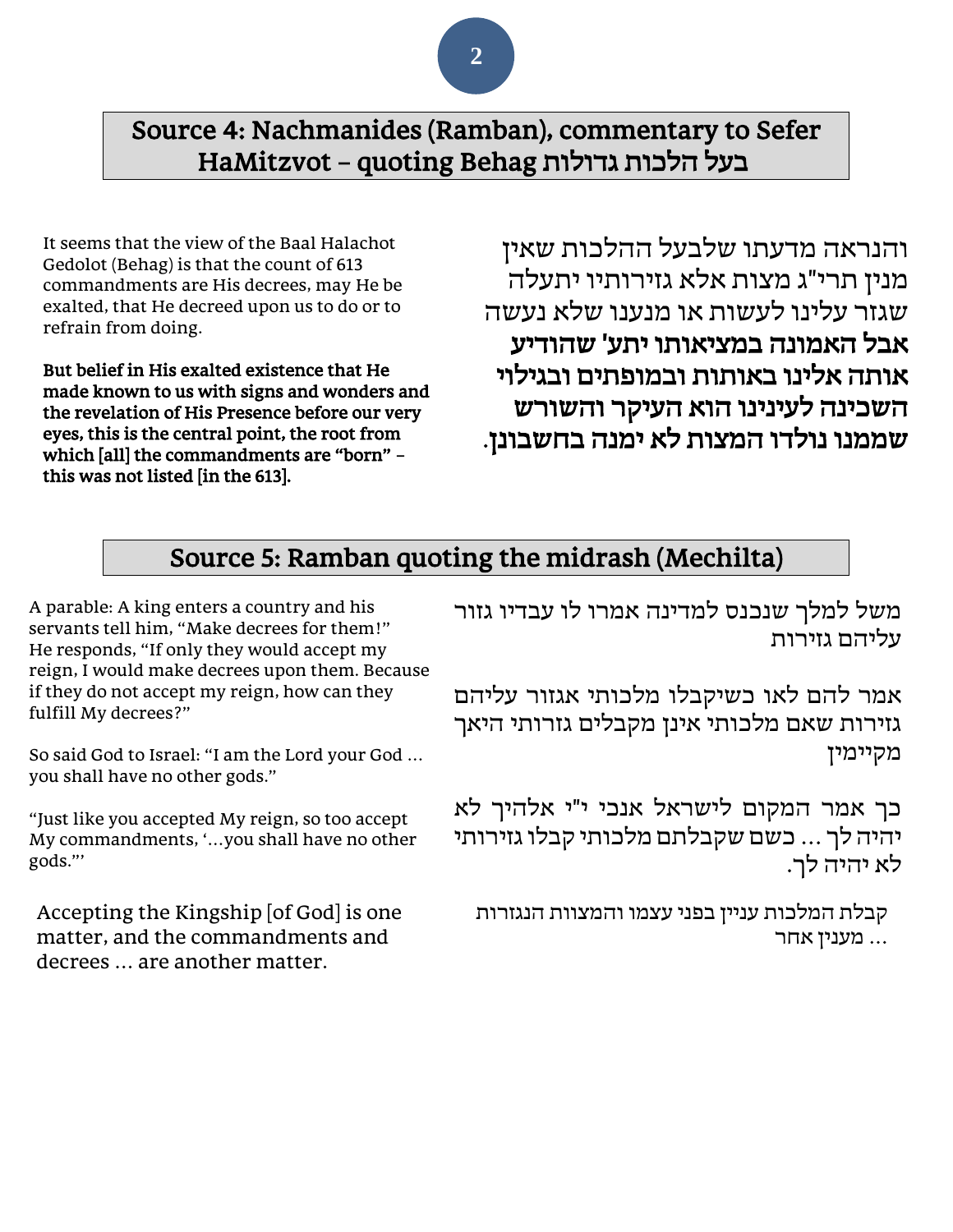#### Source 5 (cont'd) Ramban:

ואם תהיה בכל מקום מצוה שיאמר דעו והאמינו שאני י"י שהוצאתי אתכם מארץ מצרים ועשו מצותי עם כל זה לא יבא בחשבון המצות כי הוא העיקר והן התולדות כאשר פירשתי. ולדעת הזו מה שאמרו בתשובת השאלה "תורה" שש מאות ואחד עשר הוי אנכי ולא יהיה לך מפי הגבורה שמעום לומר שיש בדיבור לא יהיה לך שתי מצות ישלימו לשש מאות ושלש עשרה והם המניעה בצלמים לא יהיה לך ולא תעשה לך ענין אחד והמניעה בעבודה זרה לא תשתחוה להם ולא תעבדם מצוה אחרת .

In my opinion, that which they said that "Torah"= 611 and that "I am the Lord" and "Do not have any other gods before Me" were said by God, that means: that the mitzvah "do not have any other gods" includes two mitzvot, and that completes the 613. Specifically, the making and owning of idols is one mitzvah and the prohibition of idolatry – ie bowing down to them and serving them, is another

#### Source 6: Rambam: Laws of the Foundations of the Torah Ch. 1

יסוד היסודות ועמוד החכמות לידע שיש שם מצוי ראשון, והוא ממציא כל נמצא, וכל הנמצאים משמים וארץ ומה שביניהם לא נמצאו אלא מאמתת המצאו.

The foundation of all foundations and the pillar of [all] wisdoms is to know that there is a First Cause. And He created all that exists. All that exists in the heavens and earth and everything in between only exist due to the truth of His existence.

# Source 7: Bereishit Ch. 4

Now the man knew his wife Eve, and she conceived and bore Cain, saying, "I have gained a male child with the help of the LORD."

א **֣** וְ הָ **֔**אָ דָ **֖** ם יָדַ **֣** ע אֶ ת־חַ ו ָ **֑** ה אִ ש ְ ת וֹ **וַתַּהַר<sup>י</sup>וַתֵּלֶד אֶת־קַיִּין** וַתֹּאמֶר קָנִיתִי ּאִישׁ אָת־יְהוַׂה: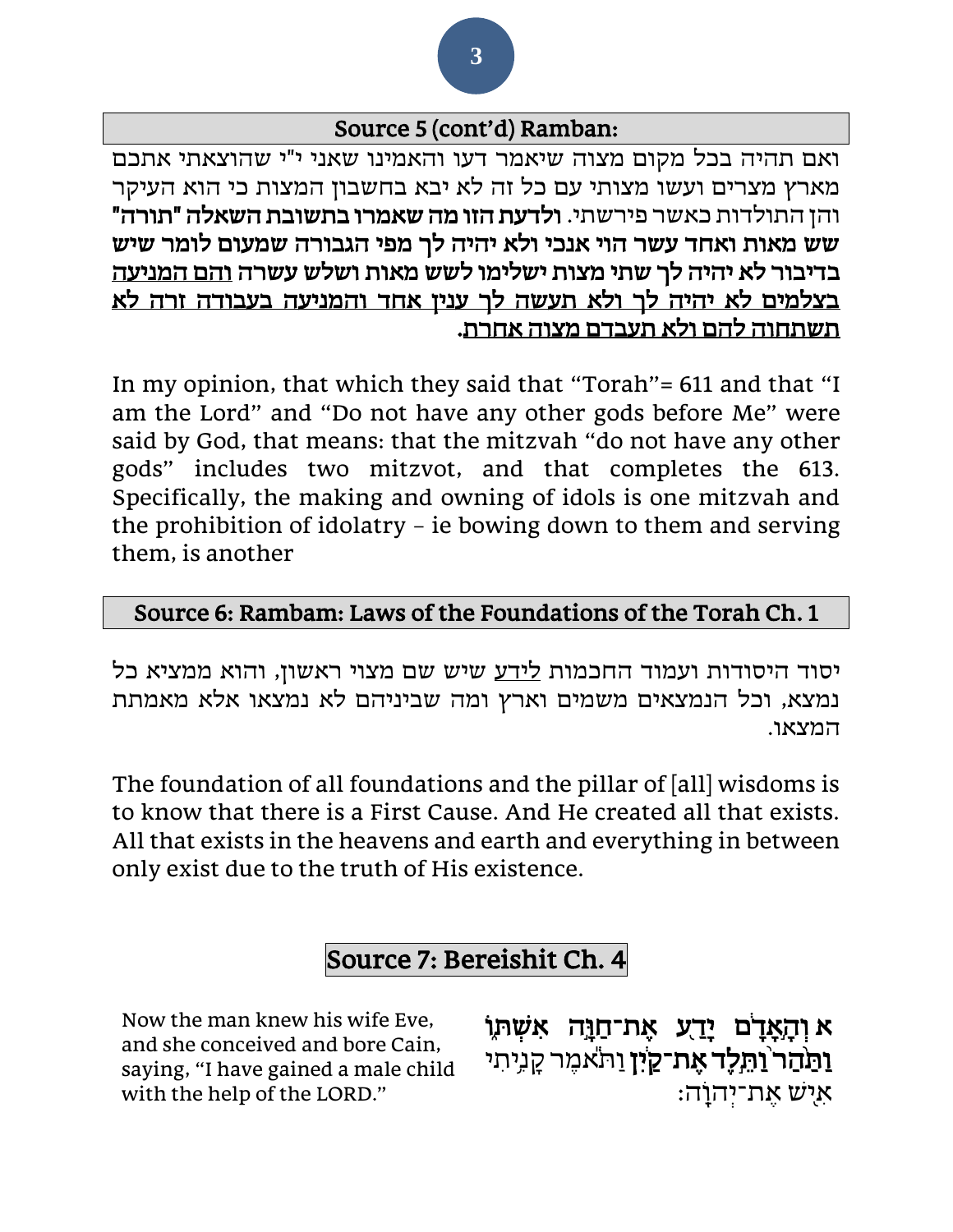## Source 8: Bereishit Ch. 18

Now the LORD had said, "Shall I hide from Abraham what I am about to do,

since Abraham is to become a great and populous nation and all the nations of the earth are to bless themselves by him?

For I have singled him out, that he may instruct his children and his posterity to keep the way of the LORD by doing what is just and right, in order that the LORD may bring about for Abraham what He has promised him."

יז וַיהוָה אָמֶר הָמֲכַסֶּה אֲנִי<sup>י</sup>מָאַבְרָהָ<sup>ׂ</sup>ם אֲשֶׁר אֲנִי עֹשָׂה: יח וְאַבְרָהָ<sup>ׂ</sup>ם הָיוָ יְהִייֶה לְגְוֹי גַּדוֹל וְעָצוֶם וְנִבְרְכוּ־בוֹ כֹּל ג ֹוֵ֥יי הָ אָָֹֽ רֶ ץ: יט **֣**כ ִ **֗** י יְדַ עְ ת ִ **֩** יו לְ מַ **֩**עַ ן **֨**אֲ ש ֶ ר יִצַוֶּה אֶת־בָּנֶיו וְאֶת־בֵּיתוֹ אָחֲרָיׁו ְך **֙** וְ ש ָָֹֽ מְ רו **֣**ד ֶ ְי ֹהָ ו ֶר **֔ ֥** ה לַָֹֽ עֲש **֖** וֹת צְ דָ קָ ה **וֹמִשִׁפֵּט לִמַּעַן הַבִיא יִהוָ**ׂה עַל־ **֔** אַ בְ רָ הָ **֥** ם אֵ **֖** ת אֲ ש ֶ ר־ד ִ ב ֶ ר עָ לָָֹֽ יו:

#### Source 9: Shemot Ch. 3

And the LORD continued, "I have marked well the plight of My people in Egypt and have heeded their outcry because of their taskmasters; yes, I am mindful of their sufferings. <mark>ז וַי</mark>ֹּאמֶר יִהֹוָ<sup>ׂ</sup>ה רָא*ֶ*ה רָאיָתִי אֶת־עֲנִי עַמְיִ ֣אֲ ש ֶ ר ב ְ מִ צְ **֑**רָ **֤** יִ ם וְ אֶ ת־צַָֹֽ עֲקָ תָ **֨** ם ש ָ מַ **֙** עְ ת ִ י ּמִפְּנֵי נְגְשָׂיו כִּי יָ<u>ד</u>ֻעְתִּי אֶת־מַכְאֹבָיו:

# Source 10: Sefer HaChinuch Mitzvah 25

וזאת מן המצוות שאין להם זמן ידוע, ש<u>כל ימי האדם</u> חייב להיות במחשבה זו.

This is one of those mitzvot that has no set time, because a person must have this in his thoughts all of the days of his life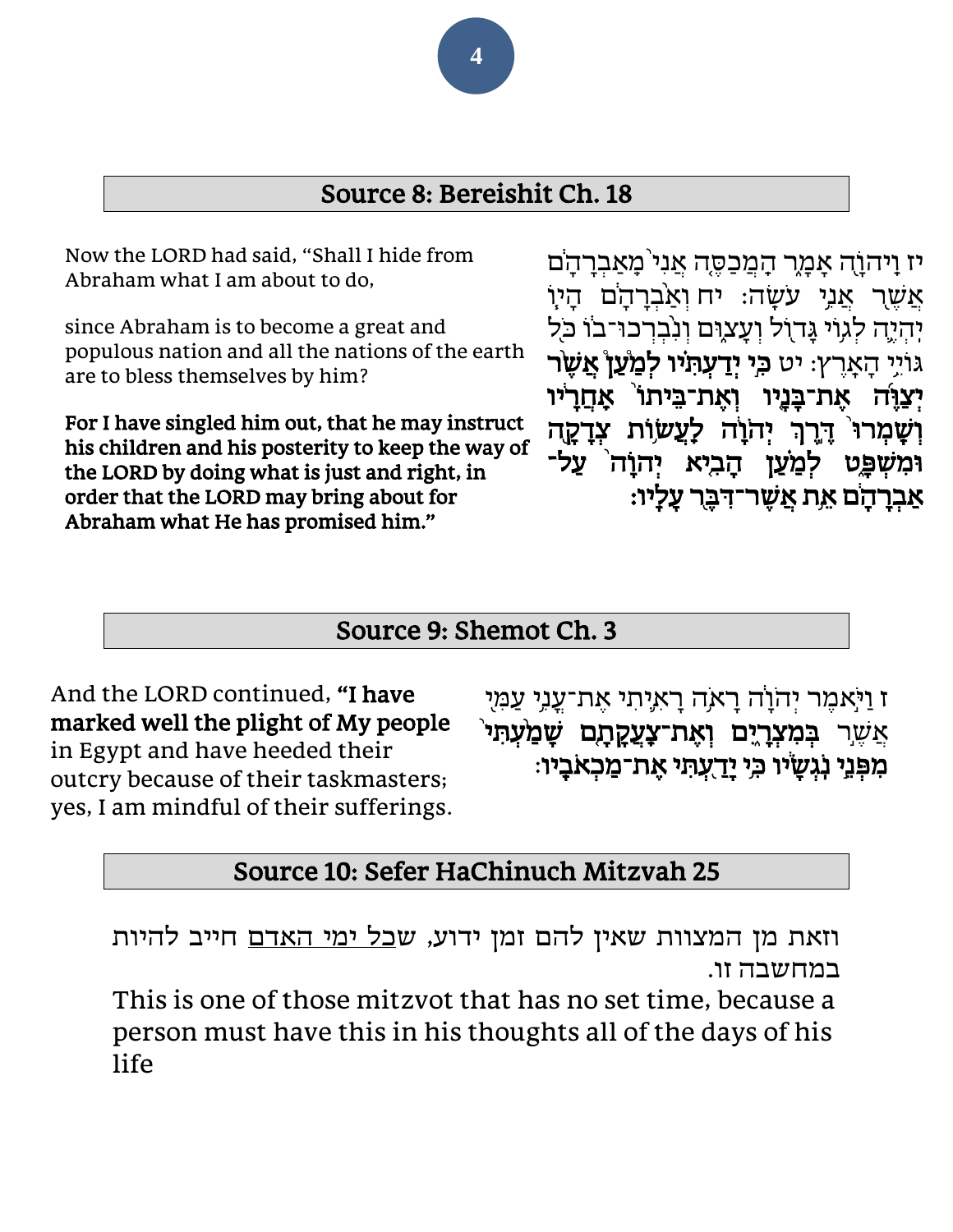#### Source 11: Rav Assaf Bednarsh: R. Chasdai Crescas objected that one can only be commanded to do something that one can freely decide to do or not to do. Belief is not volitional, as one must necessarily believe that which has been proven to him and cannot choose to believe with certitude that which has not been proven to him.<sup>[6]</sup> Abarbanel defends the Rambam by explaining that the commandment is not to simply believe, but rather to engage in philosophical study and learn those prerequisites and logical arguments that lead to belief. While the belief which arises as the result of such study arises automatically, the decision to engage in philosophical study is indeed volitional, and one is commanded to devote one's time and resources to engaging in such study.

 According to this explanation, we can understand the phenomenon of disbelief. The study of philosophy is difficult and time-consuming. Those who have dedicated themselves to theological investigation will eventually believe. But those who are lazy or apathetic and do not study properly will not be influenced by the philosophical evidence of God's existence. They are liable to profess atheism as a result of their ignorance. According to this theory, then, disbelief is an intellectual failing that arises from a neglect of study.

# Source 12: Beit HaLevi – Parshat Bo Yosef Dov Soloveitchik

(born 1820 in [Nesvizh,](https://en.wikipedia.org/wiki/Nesvizh) [Minsk Governorate,](https://en.wikipedia.org/wiki/Minsk_Governorate) [Russian Empire;](https://en.wikipedia.org/wiki/Russian_Empire) died 1892 in [Brest-](https://en.wikipedia.org/wiki/Brest-Litovsk) Litovsk, Grodno Governorate, Russian Empire<sup>[\[1\]](https://en.wikipedia.org/wiki/Yosef_Dov_Soloveitchik_(Beis_Halevi)#cite_note-1)</sup>) was the author of Beis Halevi, by which name he is better known among [Talmudic](https://en.wikipedia.org/wiki/Talmud) scholars. He was the great-grandson of Rabbi [Chaim Volozhin.](https://en.wikipedia.org/wiki/Chaim_Volozhin)

# When does the mitzvah of Emunah apply? What's the difference between Emunah and Yediya?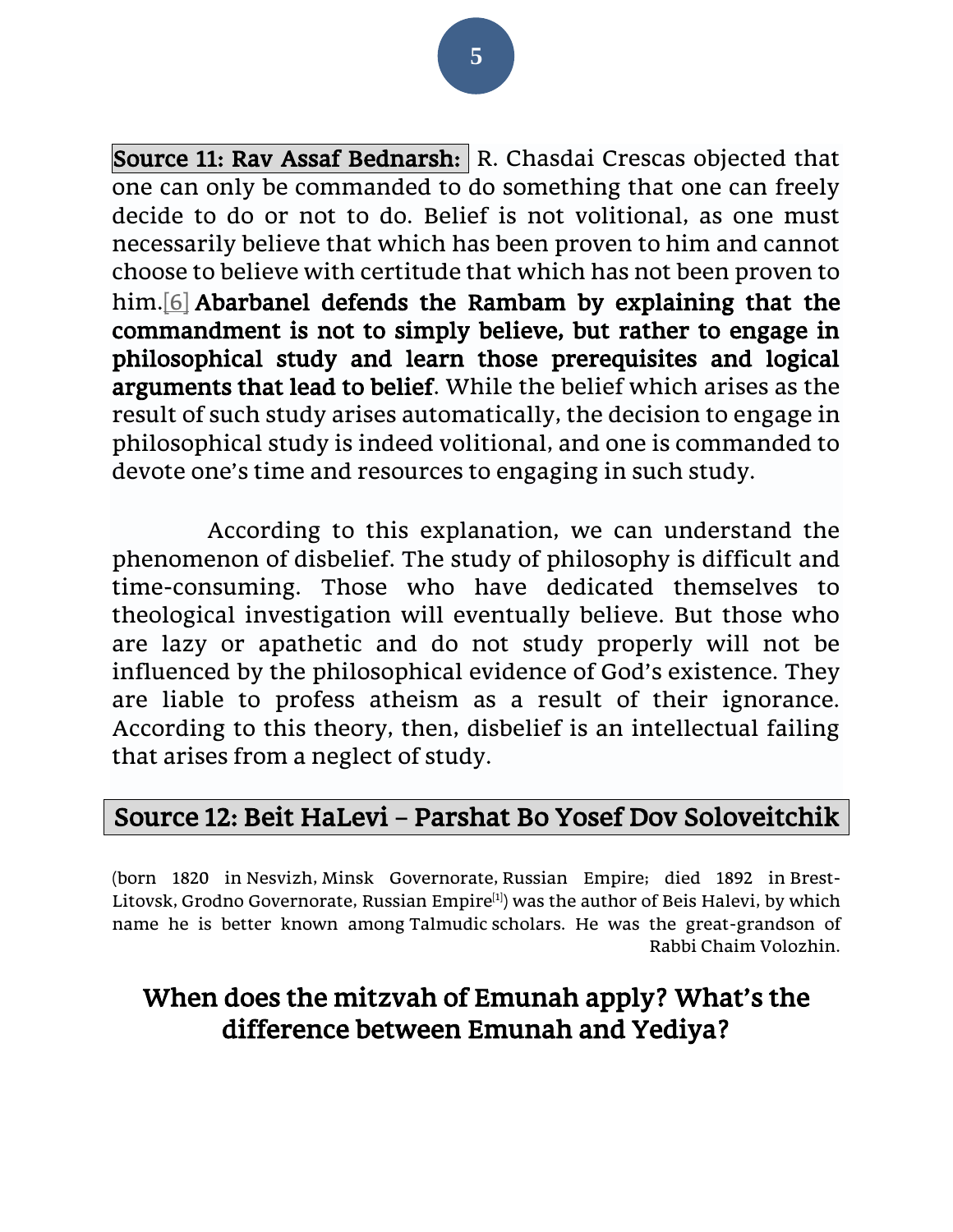ועוד טעם לזה דהרי עיקר מצות אמונה הוא שנאמין בכל דברי התורה וכפי הקבלה מרבותינו גם מה שאי אפשר לנו לבררו על ידי מופת חותך דהרי כל מה שנתברר להאדם במופת זה נקרא ידיעה ואינו בכלל אמונה עדיין **ואנחנו מצוים להאמין וזהו בדברים שאין השכל משיג אותם במופת וכל זמן שלא יאמין רק במה שנתברר לו במופת אין לו חלק במצות אמונה כלל** דכמו דנצטווה האדם לכוף כל כחותיו לעבודת ה' ולבטל אותם לעבודתו באיברי גופו וכמו שבירת התאוה והחמדה לעניני עוה"ז ותענוגיו הלא כמו כן החיוב לכוף ולבטל שכלו לעבודתו יתברך והוא בהאמינו בדברי התורה את אשר לא ישיג בשכלו...

We are commanded to believe - and this is regarding matters which the intellect cannot grasp. A person does not believe unless it is proven to him clearly – has no portion in the mitzvah of Emunah at all. For just as a person is command to subject all of his energies to serve Hashem and to channel them (with his physical body, eg overcoming urges etc) to His service , so too, he has the obligation to subject his intellect to His service and that is to believe in those words of Torah that he cannot comprehend with his intellect…

#### Source 13: Rav Assaf Bednarsh: R. Elchanan Wasserman: Disbelief Due to Moral Failing

R. Elchanan Wasserman offers a different explanation for the phenomenon of disbelief[.\[7\]](https://www.etzion.org.il/en/shiur-18-belief-god-2#_ftn7) He assumes that philosophical belief does not require arduous study or in-depth knowledge of philosophy. Rather, even a cursory analysis of the world suffices to prove the existence of a Creator. R. Elchanan believes that the teleological proof is so obvious that no one could honestly observe the heavens and earth, much less the intricate workings of the human body, and not immediately conclude that the world testifies to the existence of God, just as a shirt testifies to the existence of a weaver and a book testifies to the existence of an author. R. Elchanan brings evidence to this approach from the fact that the Rambam counts belief in God as one of the six hundred and thirteen commandments. Since every thirteen-year-old Jewish boy and twelve-year-old Jewish girl is obligated in this commandment, it is clear that belief in God does not require intense philosophical training or advanced intellectual ability. Additionally, the Halakha obligates every gentile to believe in God and fulfill the seven Noahide commandments, including even those whose lifestyle does not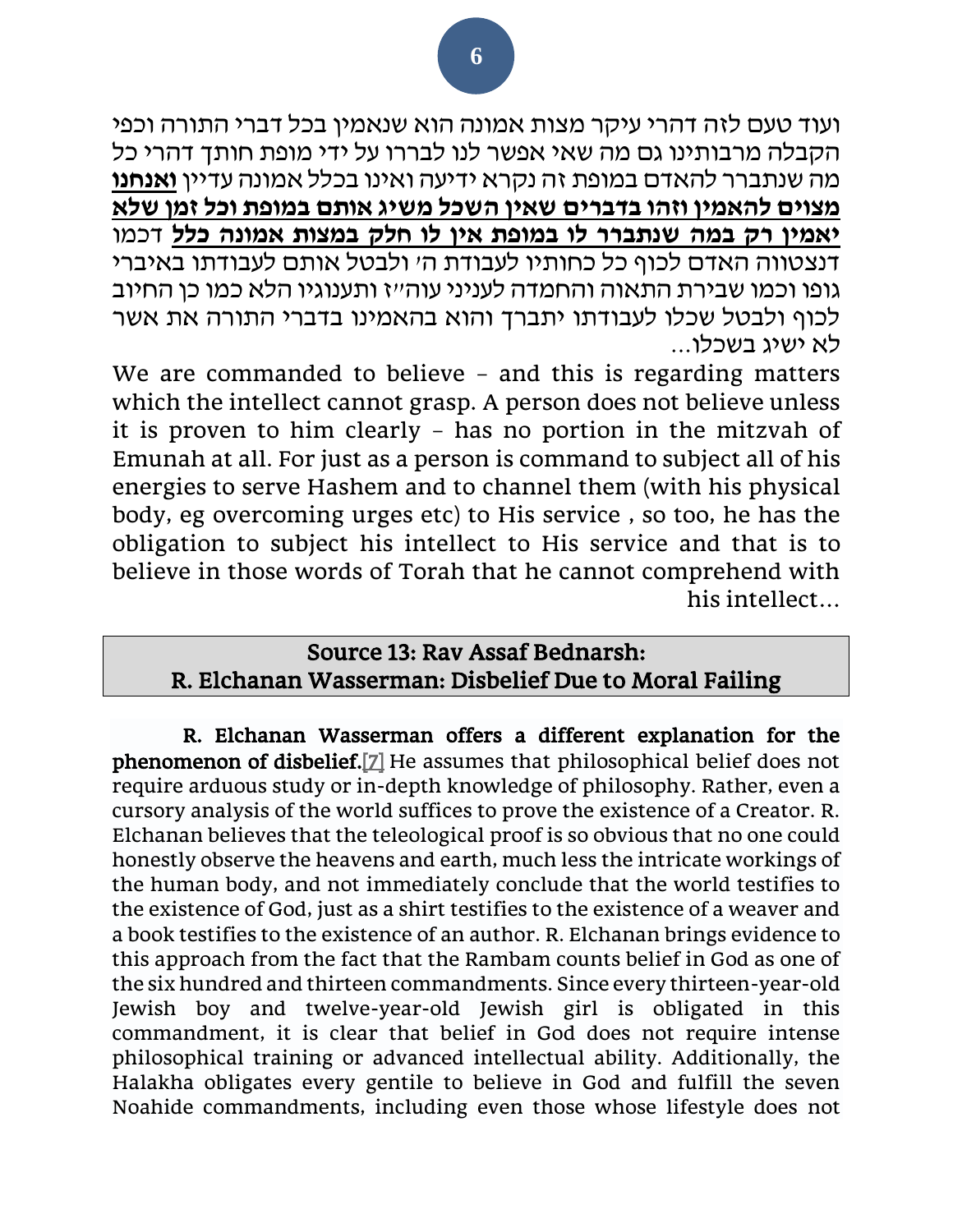

allow for academic achievement or intellectual advancement. This expectation would be unjust if belief in God is not easily attained by any normal human being.

 If belief in God is so obvious, asks R. Elchanan, how can anyone honestly doubt the existence of God? He answers that in fact it is impossible to honestly doubt God's existence. Rather, R. Elchanan finds the explanation for the phenomenon of disbelief in the Torah's prohibition of bribery. The Torah, when forbidding the acceptance of bribes, explains that "you shall not take bribes, for bribes blind the eyes of the discerning" (*[Devarim](https://www.sefaria.org/Deuteronomy.16.19?lang=he-en&utm_source=sef_linker)* [16:19\)](https://www.sefaria.org/Deuteronomy.16.19?lang=he-en&utm_source=sef_linker). Bribery has the power to corrupt the intellect and prevent one from thinking logically, as evidenced by the testimony of the Torah and the many stories of Talmudic sages whose judgment was biased by a whiff of bribery[.\[8\]](https://www.etzion.org.il/en/shiur-18-belief-god-2#_ftn8) If a paltry sum of money has the power to corrupt our reasoning, argues R. Elchanan, then certainly the bribe offered by the evil inclination – i.e. that if we deny God's existence then we can then indulge our passions without restraint – has the power to blind us to the truth and pervert our intellect to the extent that we can deny the undeniable fact of God's existence.[\[9\]](https://www.etzion.org.il/en/shiur-18-belief-god-2#_ftn9) The sole explanation for disbelief is that it stems from a moral failing. One who is beholden to his desires will experience a strong subconscious bias to reach a conclusion that justifies his lifestyle, and will therefore conclude, against all logic, that God does not exist.

 The path to belief, then, lies not in more advanced intellectual inquiry, but merely in freeing oneself from the influence of one's passions and thinking honestly, without bias or preconception. That is a standard that not everyone fulfills, but everyone – whether old or young, sophisticated or illiterate – is capable of meeting. R. Elchanan points out that the Halakha relates to the sin of disbelief with exceptional severity. If it were possible to commit heresy as the result of an honest mistake, the Halakha would instead have related more leniently to the sin of disbelief than to other sins, because the heretic was only doing what he honestly thought was right. If, however, disbelief stems from an intellect corrupted by the prejudice of illicit desires, then it is understandable why disbelief is considered an inexcusable sin.